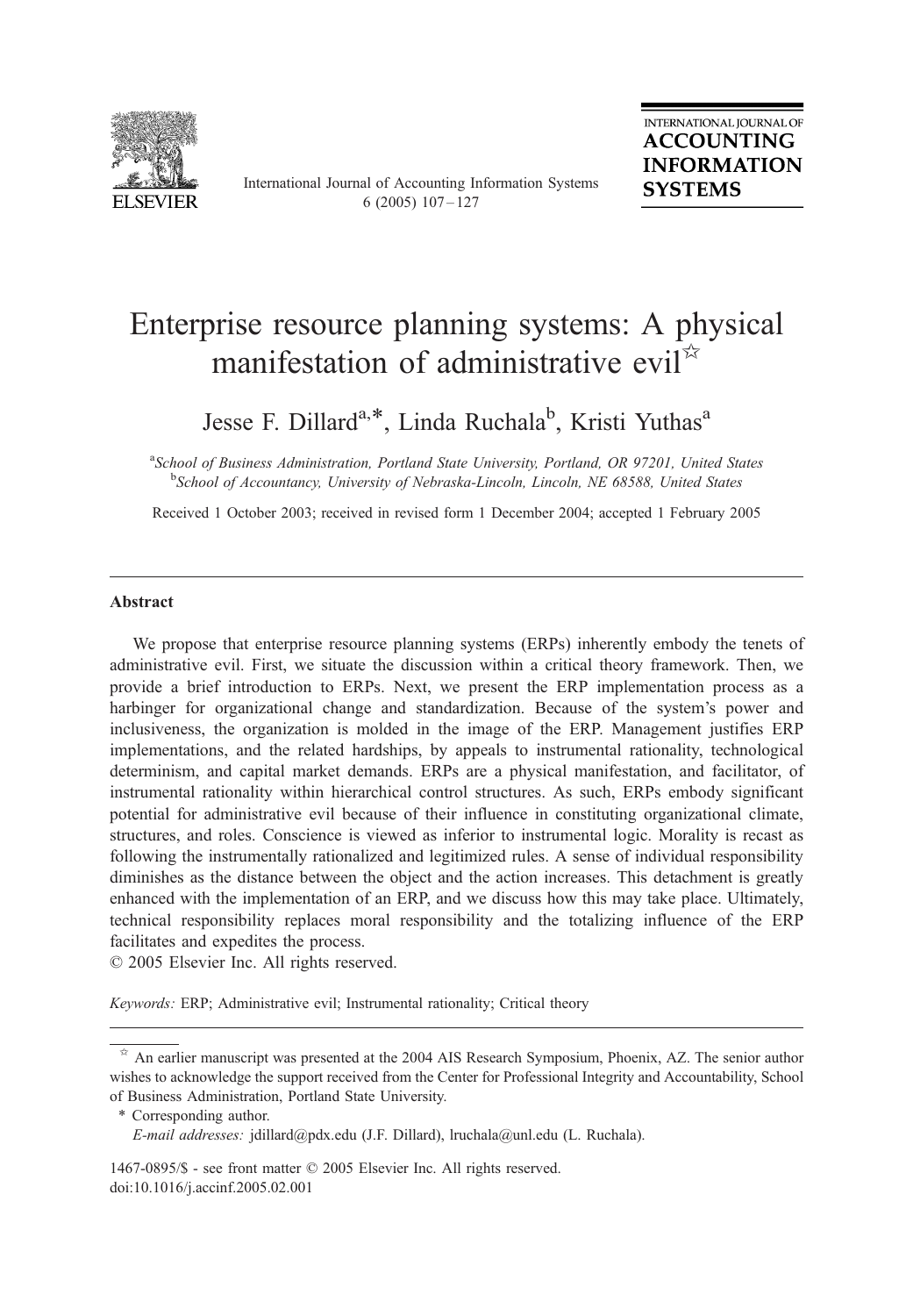#### 108 J.F. Dillard et al. / International Journal of Accounting Information Systems 6 (2005) 107–127

In a society where the distance between actor and action is constantly growing as a result of the progress of science, technology, and bureaucracy, "the effects of human action reach far beyond the 'vanishing point' of moral visibility"[. \(Bauman,](#page--1-0) 1989, 193).

### 1. Introduction

Enterprise Resource Planning systems (ERPs) are the physical manifestation of instrumental rationality, the enabling and constraining logic of modernity. This logic facilitates the purportedly value-free development and implementation of the efficient and effective means for accomplishing prespecified ends. The application of instrumental rationality also restricts the formulation and development of metaphysical constructs such as morality, ethics, trust, and professionalism. As a consequence, the logic is implemented through administrative hierarchies, expertise, and the accompanying physical systems disassociated from these metaphysical constructs.

Modern organizations embody the artifacts of instrumental rationality. Administrative hierarchies are the organizing manifestations of instrumental logic. Expertise, represented as professions or experts, is the intellectual manifestation of the logic, and the systems, mechanical or informational, are the physical manifestations (see Fig. 1). In earlier work, we considered the administrative hierarchies that provide the context within which organizational activities are undertaken ([Dillard and Ruchala, 2003\)](#page--1-0), and the experts/ professionals that facilitate, carryout, and control these activities ([Dillard, 2003\)](#page--1-0). Here we consider the "systems" that are created and implemented by the experts/professionals and that reflect, facilitate, and reinforce these administrative hierarchies. We evaluate the implications of advanced information technology (AIT), specifically enterprise resource



Fig. 1. Organizational manifestations of instrumental logic.